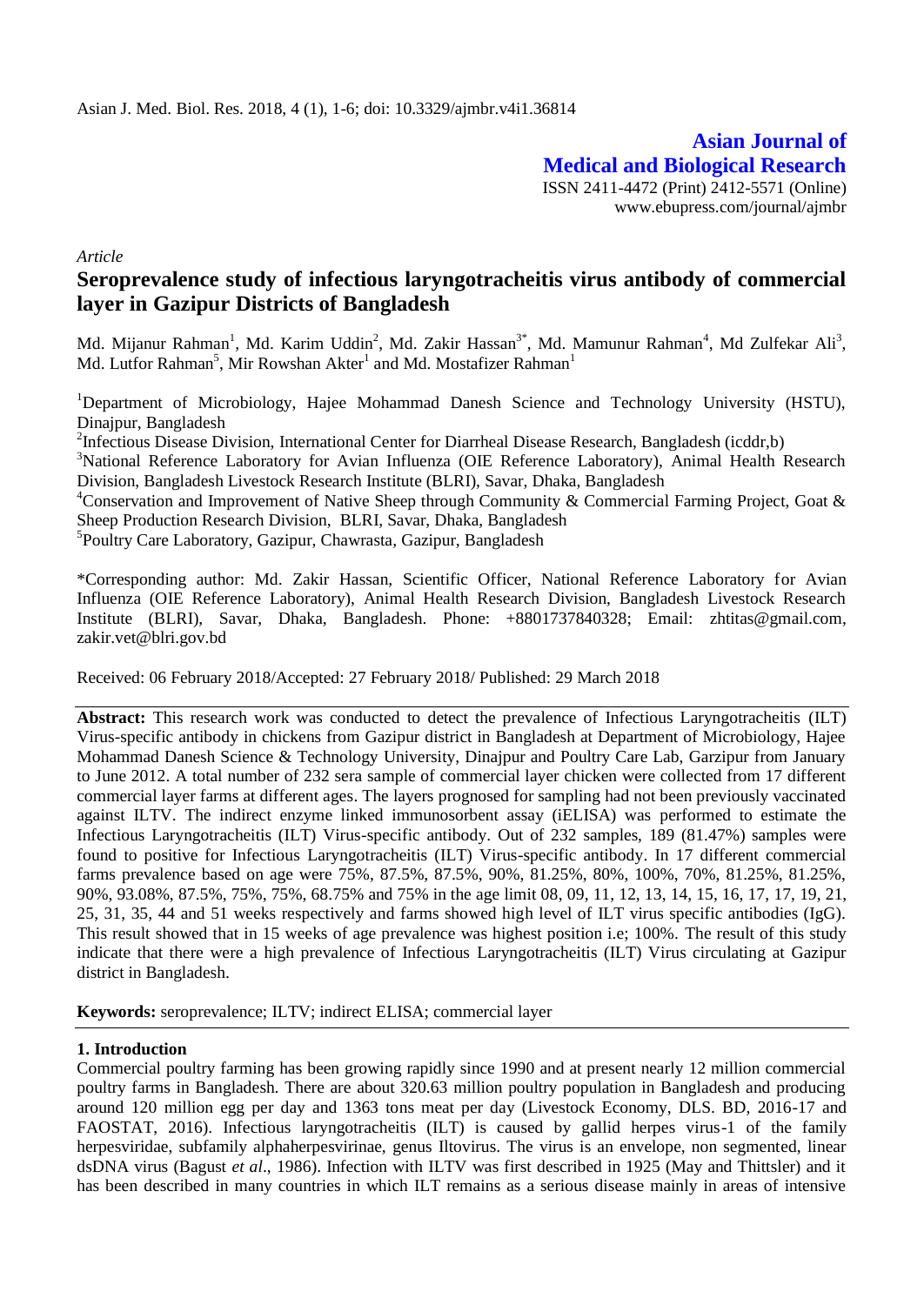production and large concentrations of chicken such as America, Europe, China, Asia and Australia. In 2010, the disease was first identified in Bangladesh (Islam *et al*., 2010). ILTV strains are antigenically homogenous, naturally vary in virulence, from highly virulent strains, causing high morbidity and mortality and low virulence that produce mild-to-unapparent infection (Bauer *et al*., 1999). Chickens are infected for ILTV through the upper respiratory and ocular routes (Goodwin *et al*., 1991). Clinical sings include gasping, depression, nasal discharge, conjunctivitis and expectoration of body mucus. In postmortem examination of the trachea, characteristic severe hemorrhage and mucus plugs are observed (Cover and Benton, 1958). The morbidity rate of ILT may be upto 100%, depending on the virulence of strain and immune status of the flock (Shibley *et al*., 1962). This disease is common in areas of intensive poultry production and its outbreaks result in high economic losses due to increased mortality, decreased growth rates and lower egg production (Davison and Miller, 1988). ILT is usually well controlled in layer flocks by the use of modified live virus vaccines. Live attenuated ILT vaccines provide immunity when apply via infra –orbital sinuses, intra nasal instillation (Benton *et al*., 1958), eye drop (Sinkovic, 1968) and orally through drinking water (Samberg *et al*., 1971). However, application of ILT vaccines by eye drop method appears to be more protective than application by water or spray (Fulton *et al*., 2000). Serious disease outbreaks continue to occur periodically whenever ILT virus strains can move from persistently infected flocks to non-vaccinated birds. Many laboratory diagnostic techniques such as cultural, histopathological and serological tests have been used for the detection of ILTV. Detection of antibodies by serum neutralization or ELISA are useful although serological tests do not provide a timely diagnosis (Bauer *et al*., 1999). In Bangladesh, breeders as well as commercial farms follow vaccination regularly. Considering the prevalence of the disease and losses to poultry raisers, it is felt that there is a national need to identify the disease quickly and to suggest protective measures of the disease. In Bangladesh, for controlling ILT, both the commercial and breeder poultry raisers are using ILT vaccine imported from abroad without any concern of the local isolates/serotypes of ILTV. Considering the above facts, the present study was undertaken to study the seroprevalence of Infectious Laryngotracheitis (ILT) virus antibody in commercial layer populations.

# **2. Materials and Methods**

### **2.1. Study design**

The research work was conducted to detect the prevalence of Infectious Laryngotracheitis (ILT) Virus-specific antibody in chickens from Gazipur district of Bangladesh. A total number of 232 commercial layer sera were collected from 17 commercial layer chicken farms of Gazipur district in Bangladesh. The studied commercial layer had not been previously vaccinated at different ages.

#### **2.2. Samples collection**

Blood samples were collected randomly and aseptically from a total number of 232 commercial layer sera sample from 17 commercial layer farms. About 1 ml of blood sample was taken from each chicken from wing vein using sterile 3 ml disposable plastic syringe without anticoagulant and were kept in flask containing ice pack. After collection of blood sample were carried to the Department of Microbiology, HSTU and Poultry Care Lab, Garzipur, Bangladesh.

# **2.3. Separation of serum from blood samples**

Blood containing syringe were kept in the refrigerator for 4-5 hrs. The serum (liquid portion) was decanted in centrifuge tube and centrifuge at 2,500 rpm for 5 minutes under refrigerated temperature (4°C) to have clear serum .The serum was then collected in sterile eppendorf tube and then preserved at -20° C until further processing for the serological study.

## **2.4. Indirect ELISA**

The ILT ELISA kit was used to measure the amount of antibody to ILT in the serum of chickens. Microtitre plates was pre-coated with inactivated ILT antigen. The collected sera samples were subjected to indirect ELISA using commercial ILTV Antibody Test Kit (CK124, Biochek, Holland) per manufacturer's instructions. In brief, ILT antigen coated plates were obtained and the sample position on a BioChek worksheet was recorded. A 100 μl of undiluted negative control was dispensed into ILT wells A1 and B1. Controls were ready to use; no dilution was required for each plate. A 100 μl of undiluted positive control was dispensed into ILT wells C1 and D1. Controls were ready to use; no dilution was required for each plate. After dispensing 100 μl of each diluted sample into the appropriate wells, it was then incubated at room temperature ( $20^{\circ}C-25^{\circ}C$ ) for 30 minutes. The liquid contents of all wells were aspirated into the appropriate waste reservoir. Each well was washed with approximately 200 μl of phosphate buffered wash solution three times. The liquid contents of all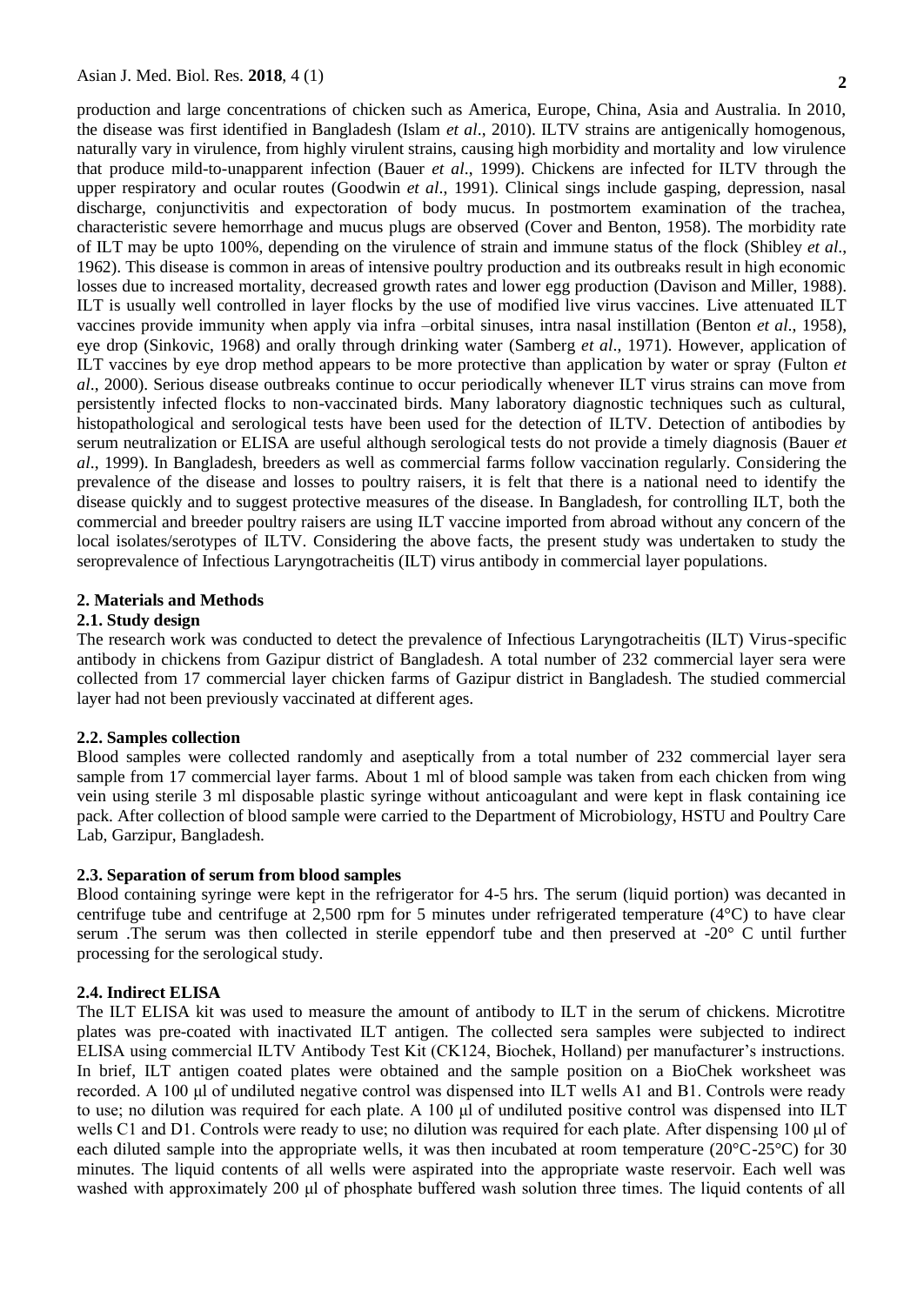wells were aspirated after each wash. Plate drying was avoided between plate washings and prior to the addition of conjugate reagent. Following the final wash fluid aspiration, residual wash fluid was tapped gently but firmly from each plate onto absorbent material. 100 μl of anti-chicken AP conjugate was dispensed into each well. Then it was incubated at room temperature for 30 minutes. Then liquid contents of all wells were aspirated into the appropriate waste reservoir. Each well was washed with approximately 200 μl of phosphate buffered wash solution three times. The liquid contents of all wells were aspirated after each wash. Plate drying was avoided between plate washings and prior to the addition of substrate solution. Following the final wash fluid aspiration, residual wash fluid was tapped gently but firmly from each plate onto absorbent material. 100 μl of substrate solution was dispensed into each test plate well. Then it was incubated at room temperature (20°C-25°C) for 15 minutes. 100 μl of stop solution was dispensed into each well of the test plate to stop the reaction. A yellow color was developed in positive case of anti-ILT antibody in the sample. The intensity of color developed was measured by determination of OD (optical density) value of tested samples using an ELISA reader at 405 nm filter and the result was calculated by the following calculations.

## **2.5. Calculations**

Calculation of the Negative Control Mean OD (NCx<sup>-</sup>) (well A1 and B1)

$$
NCx = \frac{A1(405) + B1(405)}{2}
$$

Here, A1=OD value of negative control -1, B1=OD value of negative control-2

Calculation of the positive control mean OD (PCx) (wells C1 and D1)

$$
PCx^{-} = \frac{C1(405) + D1(405)}{2}
$$

Here, C1=OD value of positive control -1, B1=OD value of positive control-2 Calculation of the (S/P) ratio of unknown blood serum samples

$$
\frac{S}{P} = \frac{OD \text{ value of test sample } (405 - BCx^{-})}{PCx^{-} - NCx^{-}}
$$

#### **2.6. Interpretation of S/P Results**

If the S/P ratio was less than 0.50, the sample was classified as negative for ILT antibodies. If the S/P ratio was greater than or equal to 0.50, then the sample was classified as positive for ILT antibodies. For example, Sample calculation: unknown OD  $(405nm) = 0.658$ 

$$
NCx = 0.125
$$

$$
PCx = 0.52
$$

$$
\frac{S}{P} = \frac{0.658 - 0.125}{0.52 - 0.125} = \frac{0.533}{0.395} = 1.34
$$

This sample was positive for ILT antibodies because 1.34 is greater than 0.5

#### **2.7**. **Validity Specifications**

The test result was valid the mean negative control absorbance was read below 0.30 and the difference between the mean positive control and the mean negative control optical densities (OD) was greater or equal to 0.150 according to the Biochek ILTV Antibody Test kit-CK 124 protocol.

#### **3. Results and Discussion**

This research work was conducted to detect the prevalence of Infectious Laryngotracheitis (ILT) Virus-specific antibody in chickens from Gazipur district in Bangladesh. There were 232 serum sample was collected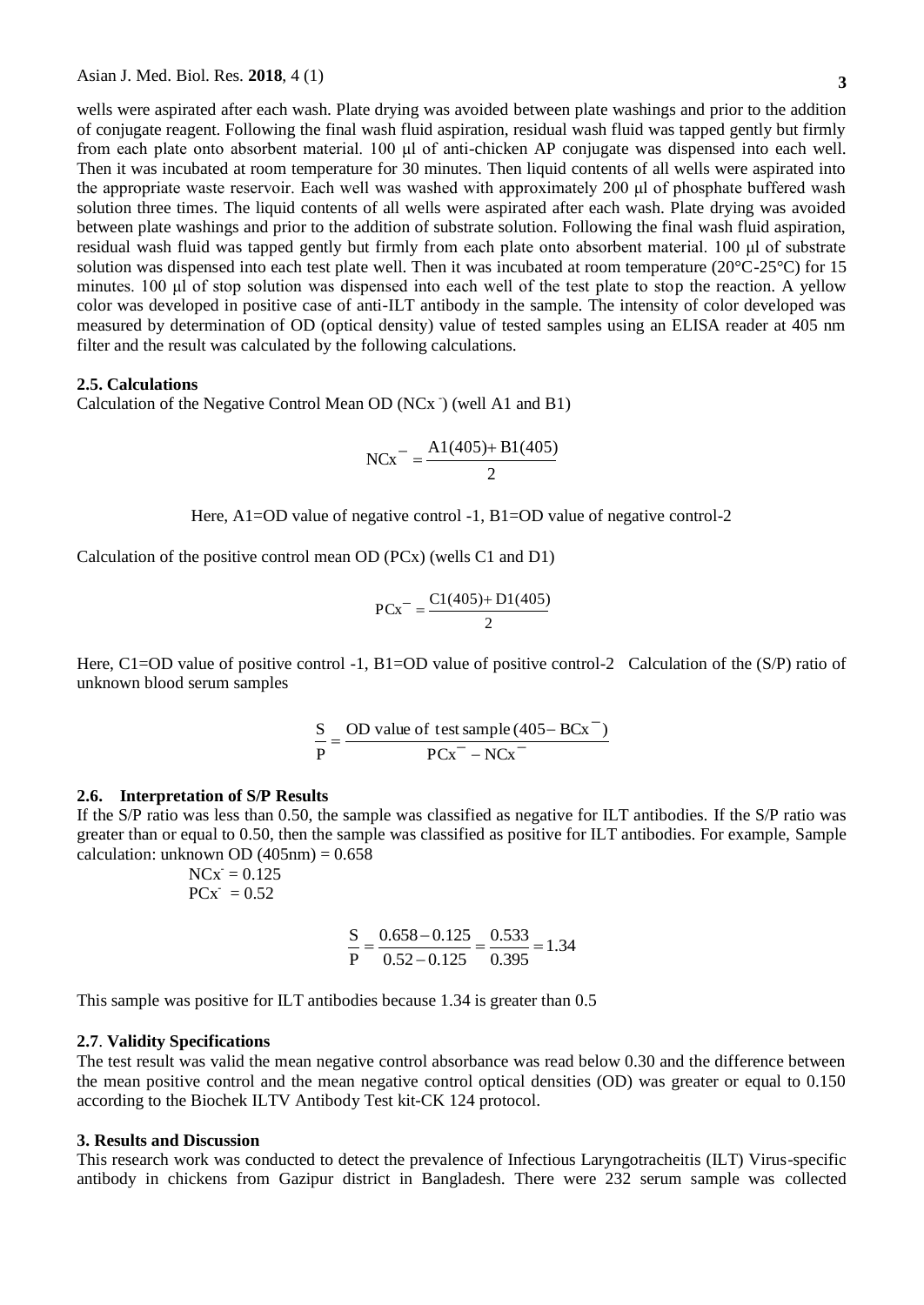randomly and aseptically from 17 different commercial layer farm of Gazipur district. Out of 232 blood serum samples from 17 different commercial layer farms the result of indirect ELISA shown that, 189 samples were found to be positive for ILT antibodies (IgG) and 43 samples were found to be negative for ILT antibodies (IgG) i.e. prevalence of ILT virus specific antibody was 81.47 % that was shown in table: 01. In 17 different commercial farms prevalence based on age were 75%, 87.5%, 87.5%, 90%, 81.25%, 80%, 100%, 70%, 81.25%, 81.25%, 90%, 93.08%,87.5%, 75%, 75%, 68.75% and 75% in the age limit 08, 09, 11, 12, 13, 14, 15, 16, 17, 17, 19, 21, 25, 31, 35, 44 and 51 weeks respectively and farms showed high level of ILT virus specific antibodies (IgG) that is shown in Figure 1. This result shown that in 15 weeks of age prevalence was highest in position i.e, 100%. ELISA in ILT virus specific antibody procedure prognosed to positive confirmation was shown in Figures 2, 3, 4 and 5. Such a test had been used for many years by several researchers. Mallinson *et al*., 1981 compared four serological tests i.e. ELISA, SNT, FAT, AGID for the detection and titration of ILT chicken sera. The prevalence of Infectious Laryngotracheitis (ILT) Virus-specific antibody in commercial chickens farm at Gazipur district of Bangladesh was 81.47 %, which was more or less similar to Jahan *et al*., 2012 where prevalence was 92.28%. Guy *et al.,* 1992 conducted an experiment regarding evaluation of two commercial ELISA kit for the detection of antibodies to avian ILT virus, one for Australia (TROP-ELISA, Trop-Bio) and the other from USA (Pro-Flock-ELISA, KPL) as well as to compare their performance with the conventional SNT in chicken Embryo Liver cell. This seroprevalence study indicates that ILTV is present in Bangladesh.

## **Table 1. Prevalence of ILT virus specific antibody.**

| <b>Total Number of</b><br><b>Serum Sample</b> | <b>Total number of</b><br>positive sample | Total number of negative Prevalence of ILT virus<br>sample | specific antibody |
|-----------------------------------------------|-------------------------------------------|------------------------------------------------------------|-------------------|
| 232                                           | 89                                        | 43                                                         | 81.47 %           |
|                                               |                                           |                                                            |                   |



**Figure 1. Showing that prevalence of ILT virus specific antibody based on age.**



**chemicals and reagents used for ELISA.**



**Figure 2. ILT antigen coated plate containing Figure 3. Diluted serum was taken on ILT antigen coated plate.**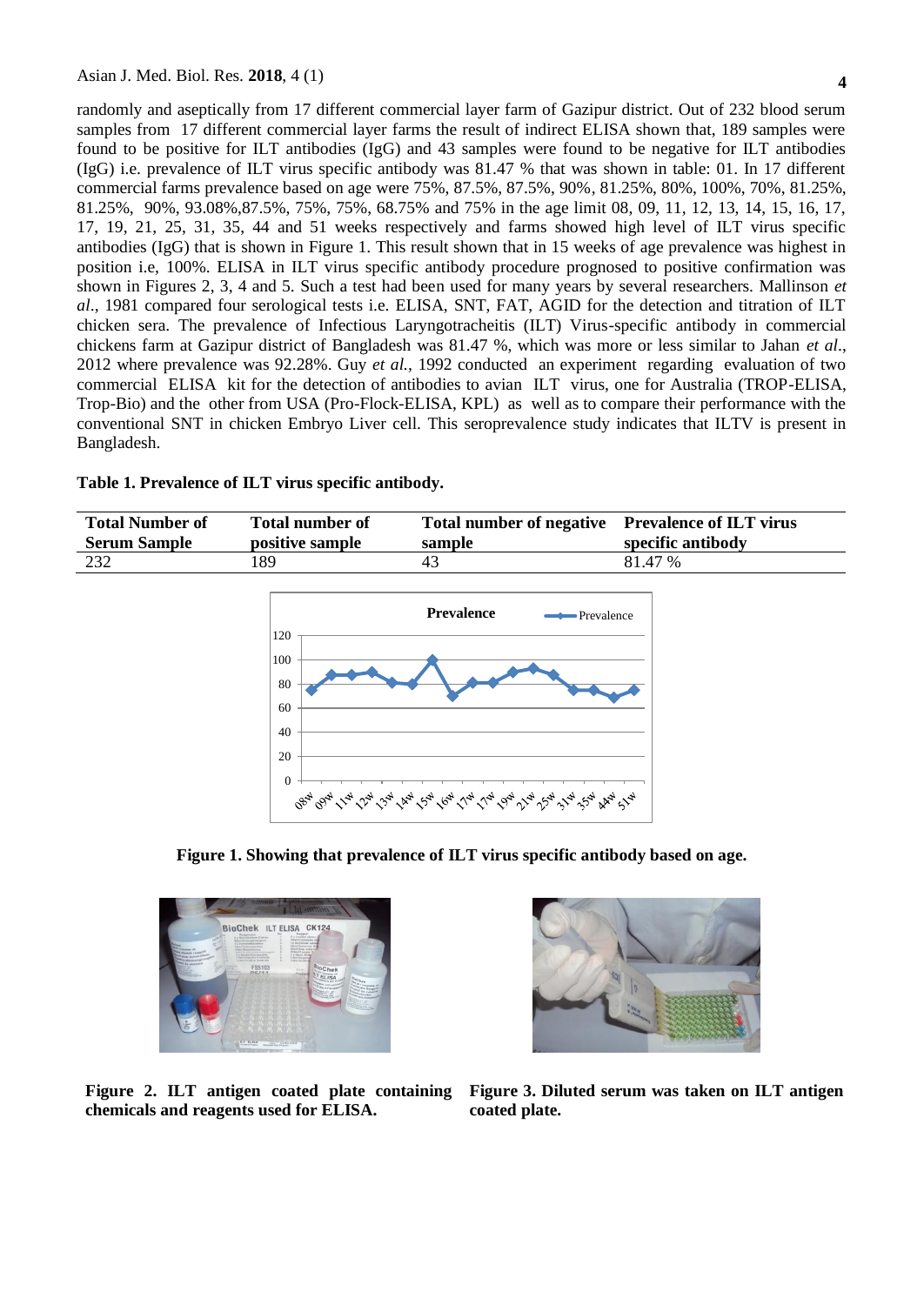

**Figure 4. Diluted serum containing ILT antigen coated plate with negative, positive and reference control.**



**Figure 5. Yellow color was developed in positive case.**

#### **4. Conclusions**

This research work was shown that the prevalence of ILT virus specific antibody at Gazipur district in Bangladesh was 81.47% in different commercial layer chicken farm belonging 8 to 51 weeks of age. It was showing that, the ILTV was circulating in this area at high level of significance, which is one of the most risk factor for outbreaks of ILTV in poultry sector. Hence there is an urgent need for the development of prevention and control policies against ILT in poultry sector of Bangladesh.

## **Acknowledgements**

We would like express our gratitude and great pleasure to Department of Microbiology, Hajee Mohammad Danesh Science and Technology University (HSTU), Dinajpur and Poultry Care Laboratory, Gazipur Chawrasta, Gazipur to execute this research work.

#### **Conflict of interest**

None to declare.

#### **References**

- Bagust TJ and MA Johnson, 1995. Avian infectious laryngotracheitis: Virus host interactions in relation to prospects for eradication. Avian Pathol., 24: 373-391.
- Bauer B, J Lohr and E Kaleta,1999. Comparison of commercial ELISA test kits from Australia and the USA with the serum neutralization test in cell cultures for the detection of antibodies to the infectious laryngotracheitis virus of chickens. Avian Pathol., 28: 65-72.
- Benton W, M Cover and L Greene, 1958. The clinical and serological response of chickens to certain laryngotracheitis viruses. Avian Dis., 2: 383-396.
- Cover M and W Benton, 1958. The biological variation of the infectious laryngotracheitis virus. Avian Dis., 2: 375-383.
- Davison S and K Miller, 1988. Recent laryngotracheitis outbreaks in Pennsylvania, In: Proc 37th West Poult Conf. Sacramento, CA., pp. 135-136.
- Fahey K, T Bagust and J York, 1983. Laryngotracheitis herpesvirus infection in the chicken: the role of humoral antibody in immunity to a graded challenge infection. Avian Pathol., 12: 505-514.
- FAOSTAT (2016),http:/faostat3.fao.org/brouse/Q/QA/E.
- Fulton R, D Schrader and M Will, 2000. Effect of route of vaccination on the prevention of infectious laryngotracheitis in commercial egg-laying chickens. Avian Dis., 12: 8-16.
- Goodwin MA, MA Smeltzer, J Brown, RS Resurreccion and TG Dickson, 1991. Comparison of histopathology to the direct immunofluorescent antibody test for the diagnosis of infectious laryngotracheitis in chickens. Avian Dis., 389-391.
- Guy J, H Barnes and LG Smith, 1992. Rapid diagnosis of infectious laryngotracheitis using a monoclonal antibody based immunoperoxidase procedure. Avian Pathol., 21: 77-86.
- Hilbink F, H Oei and D Van Roozelaar, 1987. Virulence of five live vaccines against avian infectious laryngotracheitis and their immunogenicity and spread after eyedrop or spray application. Veterinary Quarterly., 9: 215-225.
- Humberd J, M García, SM Riblet, R Resurreccion and T Brown, 2002. Detection of infectious laryngotracheitis virus in formalin-fixed, paraffin-embedded tissues by nested polymerase chain reaction. Avian Dis., 46: 64- 74.